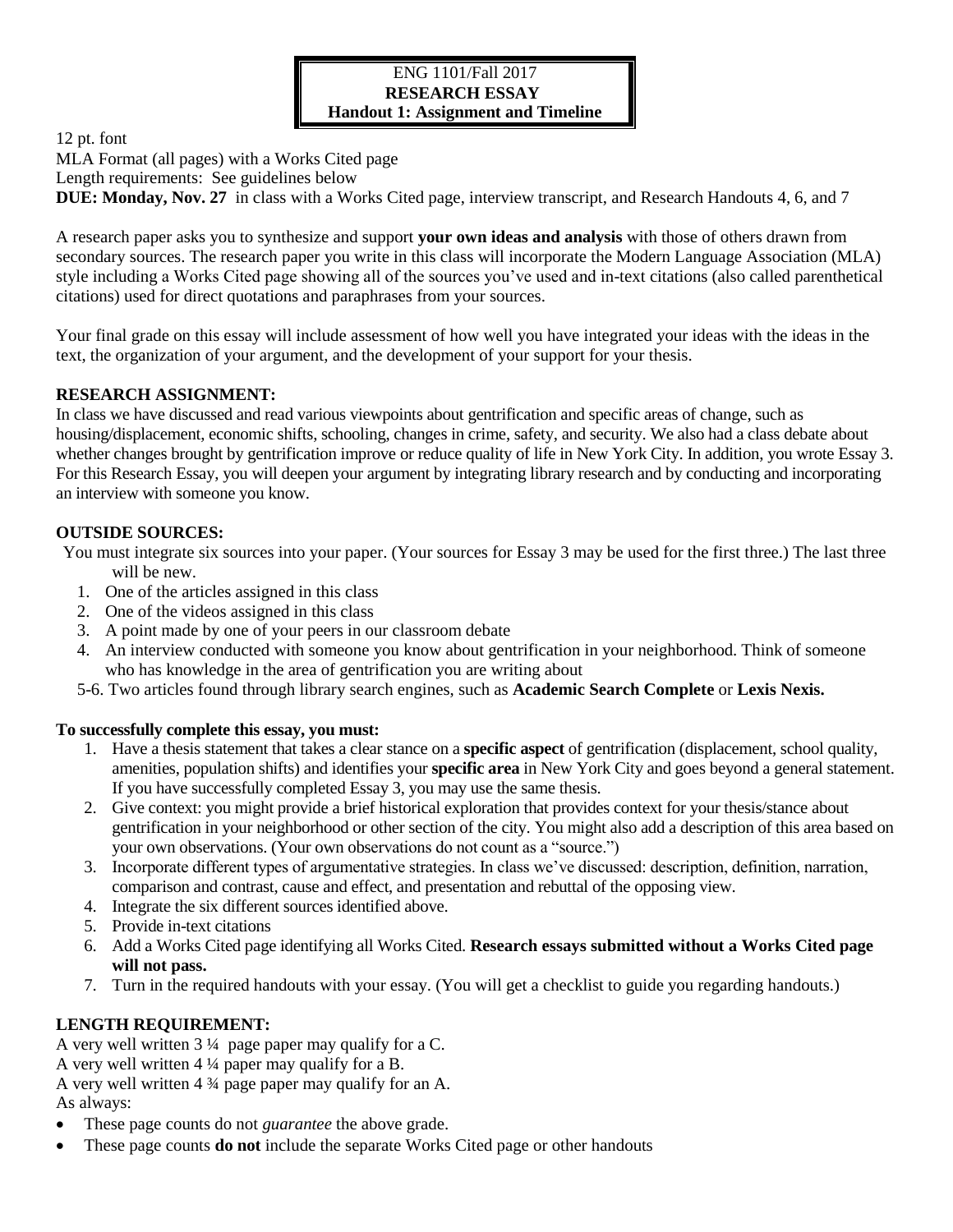# **GENERAL ESSAY STRUCTURE:**

While you will receive a planning sheet to jump off from when composing your ideas, your essay should demonstrate understanding of the classic essay structure:

- 1. An opening paragraph introducing the topic and your thesis.
- 2. Three distinct sections, each with a clear, focused point of support for your thesis. Each section *may* include more than one paragraph.
- 3. A concluding paragraph that thoughtfully draws your already argued thesis and points of support together
- 4. Clear transitions to show the sequence of your thought and to show when you are transitioning between your ideas and the ideas of the author.
- 5. A separate Works Cited page that identifies your six sources

## **List of Research Essay Handouts: All will be available on our OpenLab Site**

Research Handout 1 (**RH 1**): Research Essay Assignment

- Research Handout 2 (**RH 2):** Thesis Statements and Library Key Words
- Research Handout 3 **(RH 3**): Interview Requirements

Research Handout 4 **(RH 4):** Planning Sheets

- Research Handout 5 **(RH 5):** Creating a Timeline for Research Projects
- Research Handout 6 **(RH 6):** Final Checklist

Research Handout 7 **(RH 7):** Grading Rubric

Research Handout 8 **(RH 8):** Revised Timeline

### This schedule is also on your syllabus:

| <b>DATE</b>   | <b>CLASS AGENDA</b>                                                                                                                                                                                                                                                                                                                                                                       | DUE:                                                                  | <b>HOMEWORK ASSIGNMENTS</b>                                                                                                                                                                                           |
|---------------|-------------------------------------------------------------------------------------------------------------------------------------------------------------------------------------------------------------------------------------------------------------------------------------------------------------------------------------------------------------------------------------------|-----------------------------------------------------------------------|-----------------------------------------------------------------------------------------------------------------------------------------------------------------------------------------------------------------------|
| Wed., Nov. 1  | <b>Research Essay: Understanding the Task</b><br>Research Handout 1 (RH 1): Research Essay<br><b>Assignment</b><br>Research Handout 2 (RH 2): Thesis<br><b>Statements and Library Key Words</b>                                                                                                                                                                                           |                                                                       | Complete: OpenLAb Assignment 2<br>Review<br>Research Handout 1 (RH 1)<br>Complete<br>Research Handout 2 (RH 2)                                                                                                        |
| Mon., Nov. 6  | <b>Research Essay: Developing Sources</b><br><b>Research Essay: Finding Sources</b><br><b>LIBRARY VISIT</b><br>Meet on the 4 <sup>th</sup> Floor, Atrium Building<br><b>LAB: Peer Review of Thesis Statements</b>                                                                                                                                                                         | DUE:<br>OpenLab<br>Assignment 2                                       | <b>Complete RH 2</b><br>Bring to next class: RH 1 and completed RH<br>2                                                                                                                                               |
| Wed., Nov. 8  | <b>Research Essay: Developing Sources</b><br>Understanding the Interview<br><b>Research Handout 3 (RH 3): Interview</b><br>Requirements<br><b>Course Resource 21: "Conducting Primary</b><br>Research: Interviewing"<br><b>Course Resource 22: Introduction to Primary</b><br>Research: Observations, Surveys, and<br>Interviews Writing Spaces<br><b>Group Practice: Peer Interviews</b> | DUE:<br><b>Research</b><br>Handout<br>$2$ (RH $2$ )                   | Finish: Interview Questions (see RH 3)<br>Conduct your research essay interview if<br>possible<br>Bring to next class RH 1, 2, 3.                                                                                     |
| Mon., Nov. 13 | <b>Research Essay: Planning</b><br><b>Research Handout 4 (RH 4): Planning</b><br><b>Sheets</b><br><b>Research Handout 5 (RH 5):</b> Creating a<br>Timeline for Research Projects<br>timeline to finish your research essay<br>LAB: Resource 23: "Inside the Mind of a<br>Master Procrastinator by Tim Urban"-TedTalk                                                                      |                                                                       | Develop your research essay using RH 1-5<br>Finish interview & type transcript (RH 3)<br>Atrium Learning Center: Set up appointment<br>with tutor or Instructor's office hours<br>Bring your working sources to class |
| Wed., Nov. 15 | <b>Research Essay: MLA Review</b><br><b>Works Cited Pages</b><br>Works Cited pages, samples/practice<br><b>Resource 25: "Creating an MLA Works</b>                                                                                                                                                                                                                                        | DUE:<br><b>Interview</b><br><b>Transcript</b><br><b>And Questions</b> | Continue writing your research essay<br>Bring resources and draft of your essay to<br>class<br><b>Bring all Handouts</b>                                                                                              |